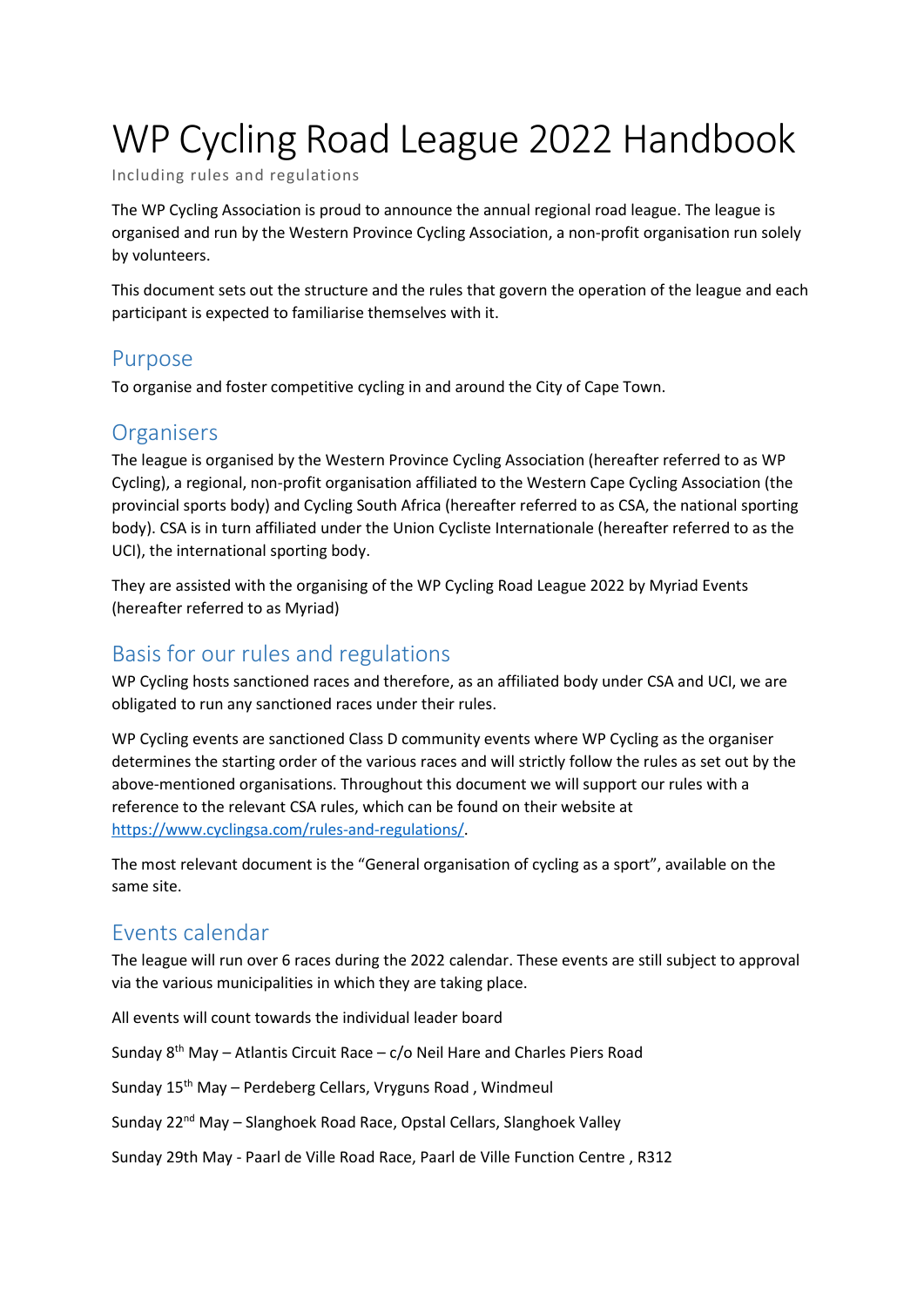Sunday 5th June – Red Hill Road Race, Perdekloof Farm Stall Y Junction, Red Hill Road

Sunday 12<sup>th</sup> June – Lady Loch Road Race, Lady Loch Road, Wellington

Racing will commence at 8.00am unless stated otherwise or due to unsafe conditions at the time.

# Registration and Entry

Online registration, via our website at www.wpcycling.com, is the only way to enter the league.

Entry into the league is free and automatic when entering any of the events advertised as a league event.

Online entry is governed by fixed registration periods, as advertised in the detail section for each event. It is not possible to enter the league on the day. We do not allow late entry and on-the-day entry.

# Membership

## CSA Membership

In terms of section 3.4 of Cycling SA Rules of Cycling PART 3 (of 2016-11-19)

As an affiliate of CSA we require that each participant is a holder of a valid CSA membership card (or an international racing license, see the section Guest riders). Participants must obtain such a license prior to any of our events. Participants not in possession of a CSA license at the time of registration will be allowed to enter an event on the assumption that they will acquire their CSA membership or license prior to the first event they take part in. Riders will not be allowed to start a race without a valid CSA license.

Membership can be obtained from the CSA website at https://cyclingsa-events.co.za/app/.

All participants of the league, or any of our events, irrespective of the category or sanctioning status of the event, are expected to hold a valid 2022 CSA membership license or a full racing license or a day license (see the next section for details).

#### CSA day license

In terms of section 3.4.1.5 of Cycling SA Rules of Cycling PART 3 (of 2016-11-19)

The Day-license is required for all participants that are not a member of CSA. This license is designed to allow newcomers to participate within the rules and regulations of the sport, as defined by CSA and the event organiser.

A day license costs R50.00 and is only valid for one day and can be purchased via the online registration system.

#### Participation in the League

Participants must participate in club kit or sponsored kit as per CSA license or neutral kit.

Individually sponsored cyclists must have their sponsors name endorsed on their license.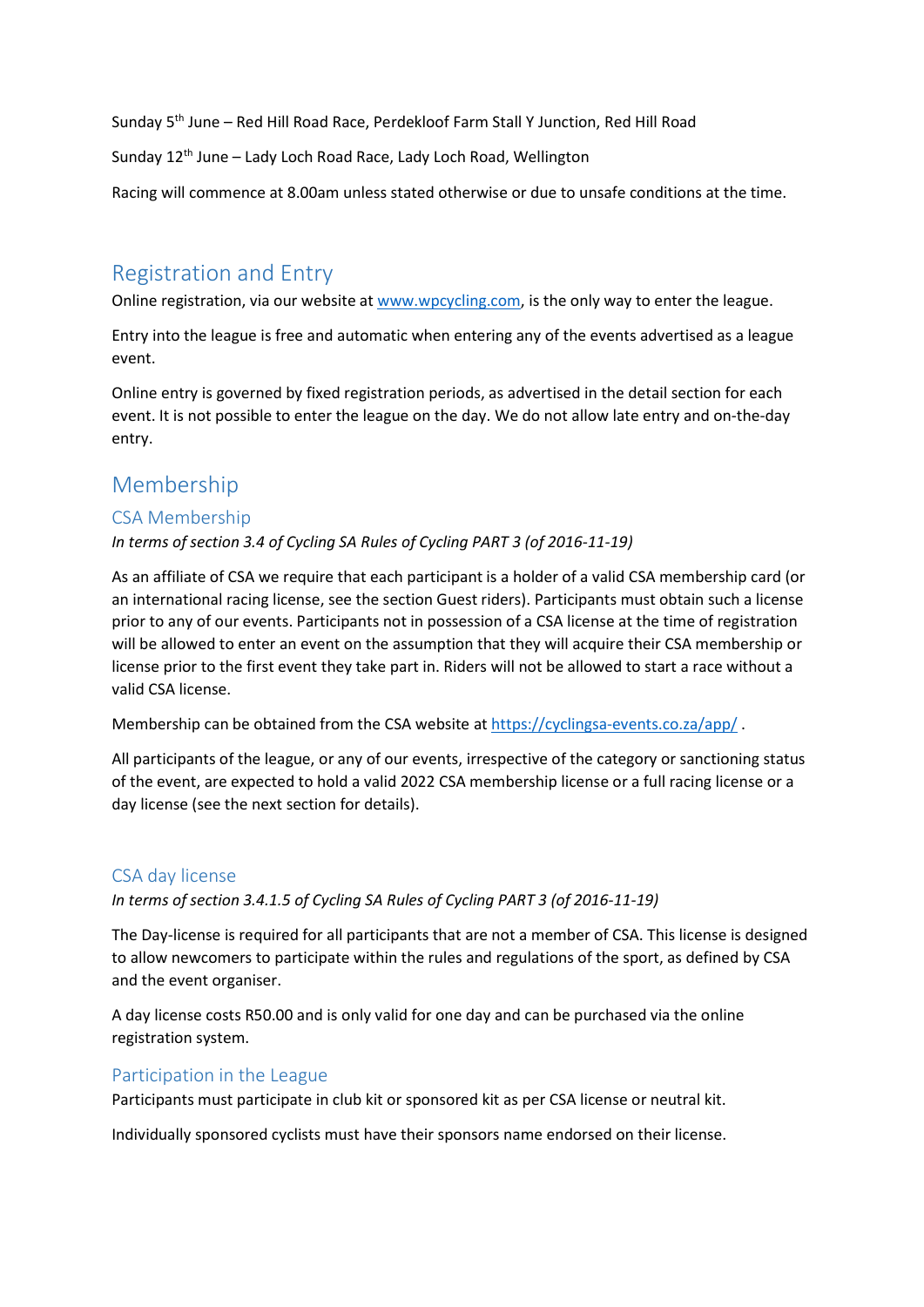Sponsored teams must be registered with CSA and comply with all the rules and regulations as per the CSA Rules and Regulations pertaining to sponsored teams

All participants must be in possession of an up-to-date valid CSA license or day license

#### Categories – criteria

#### Category 1

All male cyclists from u19 to Masters provided they are of the requisite standard to compete at the required level. The Pedal Power Association seeding will be used as a guideline to ascertain the rider's standard. This will not be the sole criteria on which a participant is judged.

Category 1 – PPA seeding A

Results will not take the participant's gender or age into account.

Participants will be ranked individually on points earned.

Requests by cyclists who do not qualify but want to ride in Category 1 must be in writing to WP Road Commission at least 7 working days prior to the event - Graham Ward email address g.ward@mweb.co.za

#### Category 2

All male cyclists from u19 to Masters provided they are of the requisite standard to compete at that level. The Pedal Power Association seeding will be used as a guideline to ascertain the rider's standard. This will not be the sole criteria on which a participant is judged.

#### Category 2 – PPA seeding B,C,D

Results will not take the participant's gender or age into account.

Participants will be ranked individually on points earned.

Requests by cyclists who do not qualify but want to ride in Category 2 must be in writing to WP Road Commission at least 7 working days prior to the event - Graham Ward email address g.ward@mweb.co.za

#### Category 3

All male cyclists from u19 to Masters provided they are of the requisite standard to compete at that level. The Pedal Power Association seeding will be used as a guideline to ascertain the rider's standard.

Category 3 – PPA seeding E,F,G,H.

Results will not take the participant's gender or age into account.

Participants will be ranked individually on points earned.

Requests by cyclists who do not qualify but want to ride in Category 3 must be in writing to WP Road Commission at least 7 working days prior to the event - Graham Ward email address g.ward@mweb.co.za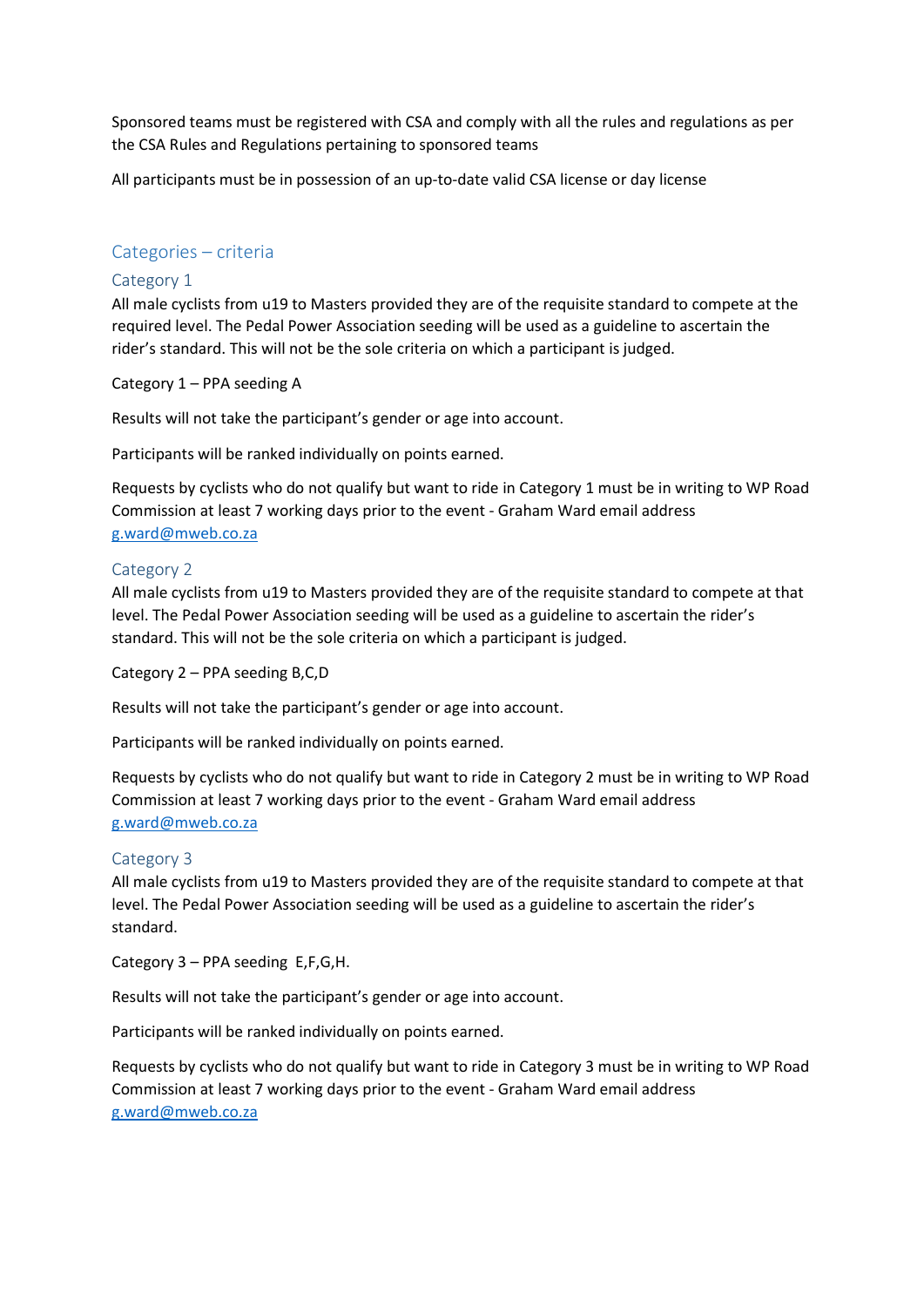#### Women's Category

All female cyclists from u19 to Masters.

Female cyclist that are younger than under 19 need to obtain written permission from CSA Road Commission to allow them to be compete as an u19 cyclist on a High Performance program in domestic events.

#### Race categories

Riders must enter the category as per the criteria, but the organisers have the right to re-assign riders to another category based on the rider's ability, performance and/or seeding.

Riders may not change categories during the series voluntarily, but may apply in writing to the WP Road Commission – Graham Ward g.ward@mweb.co.za at least 7 working days prior to the next event. No points will be carried over to the applicant's amended category.

### Youth Categories

All youth cyclists must adhere to CSA rules and regulations governing their age category in respect of gearing and distance to be raced.

#### U17 riders riding up in category 2

Where the event does not offer a u17 event (the Red Hill Road Race) – the hosts/organisers will allow u17 cyclists to race in category 2 provided:

- Written permission is obtained from the CSA Road Commission via the WP Road Commission/Western Commissaires.
- Applications to ride up must be in writing 2 weeks prior to the event taking place and must include a written request from the participant's parents/guardian with a motivation inclusive of the participants results in the National and Provincial Road championships. The letter of motivation must be endorsed by the participants club.

# Affiliated club membership

Members of a WP Cycling Association affiliated club, in good standing with our association, as listed on our website at http://www.wpcycling.com/affiliated-clubs, will be given preference over participants who are not members of a WPCA affiliated club if the number of entries are limited to a certain amount of entrants.

See our website at http://www.wpcycling.com/affiliated-clubs/ for a list of affiliated clubs.

# Identification

## Race number

A race numbers must be worn on the bottom left side of the cycling jersey and must be clearly visible at all times. We rely on this to retrieve your details in the case of an emergency.

All riders entering our events will be charged a once-of fee of R50.00 for a race number. This number is valid for the league season. Replacement numbers can be ordered online at the same cost or at the event for R100.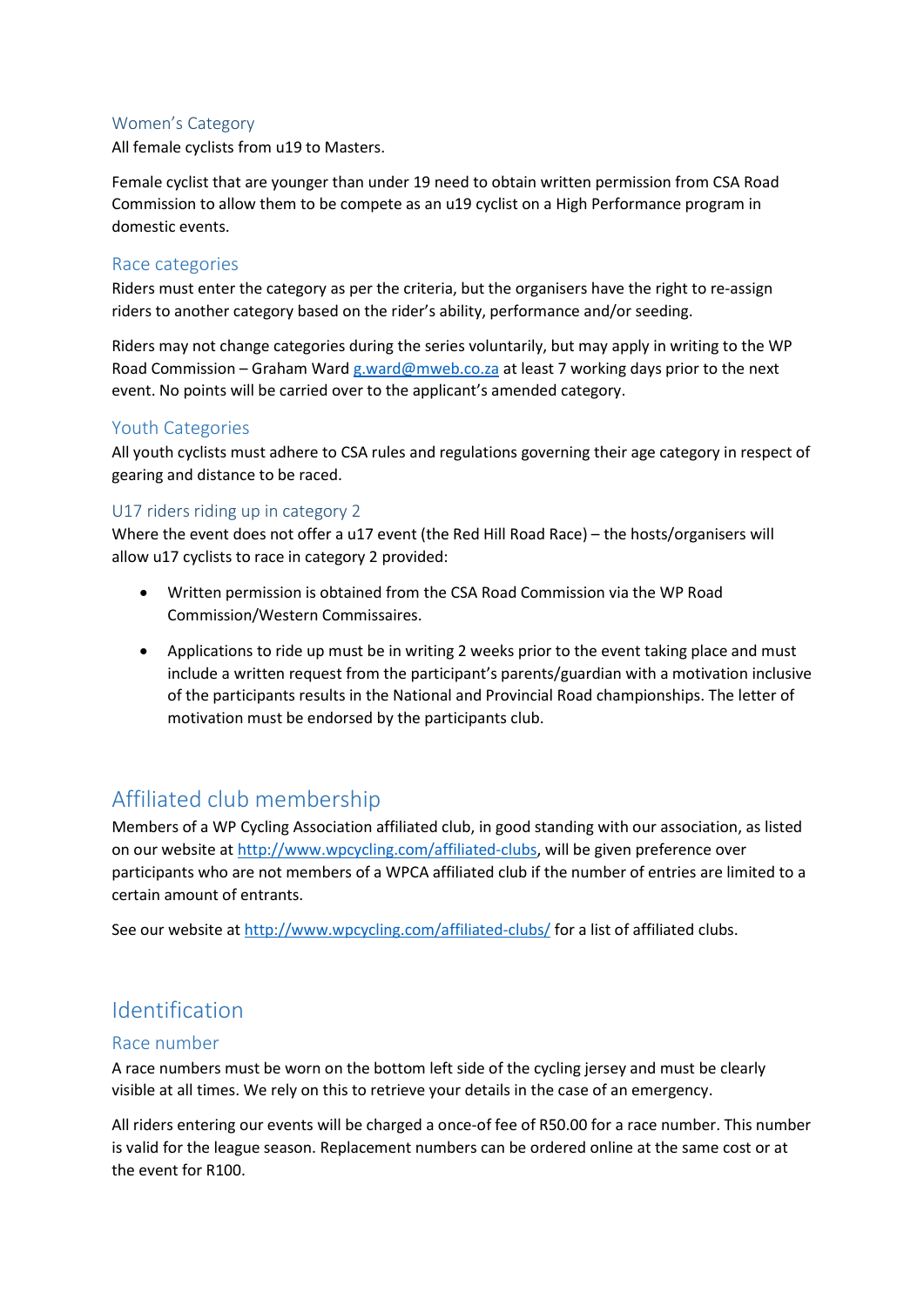A cost of R50.00 will apply to all numbers ordered on-line during the entry process. The same number will cost R100.00 on the day to cover the administrative cost of the manual, paper-based process. We therefore strongly advise participant to make use of the online registration system to reduce costs.

Participants agree to use these numbers as provided and will not cut, fold or deface or otherwise modify any of the numbers. Disqualification or a lower position might be applied at the discretion of the commissaires and/or organizers.

These numbers are to be used for all 6 of the league races.

### Frame number

Participants will also be provided with a frame number, which must be affixed to the seat post, in a manner that will leave the number clearly visible in the horizontal plane. The frame number also contains the timing chip for the league season. Please ensure that the board is mounted as detailed below. Should it not be like this, we cannot guarantee that you will be awarded a time for the events.



# Event entry, registration and sign-on

## Confirmation letter

All entrants will receive an email to confirm their event entry once the online entry process is complete. There will not be a follow up email. Any queries can be lodged via email at events@wpcycling.com.

## Timing tags

A timing tag is required to receive an official result and accumulate points on the leader board. We have a no tag, no result policy. It is difficult for us to manually track each rider, especially having nearly 1000 registered members on our system.

For this series, the timing tag will be embedded in the frame number. Please ensure that you have your frame number and corresponding race number at all events. We cannot give you a time without these items.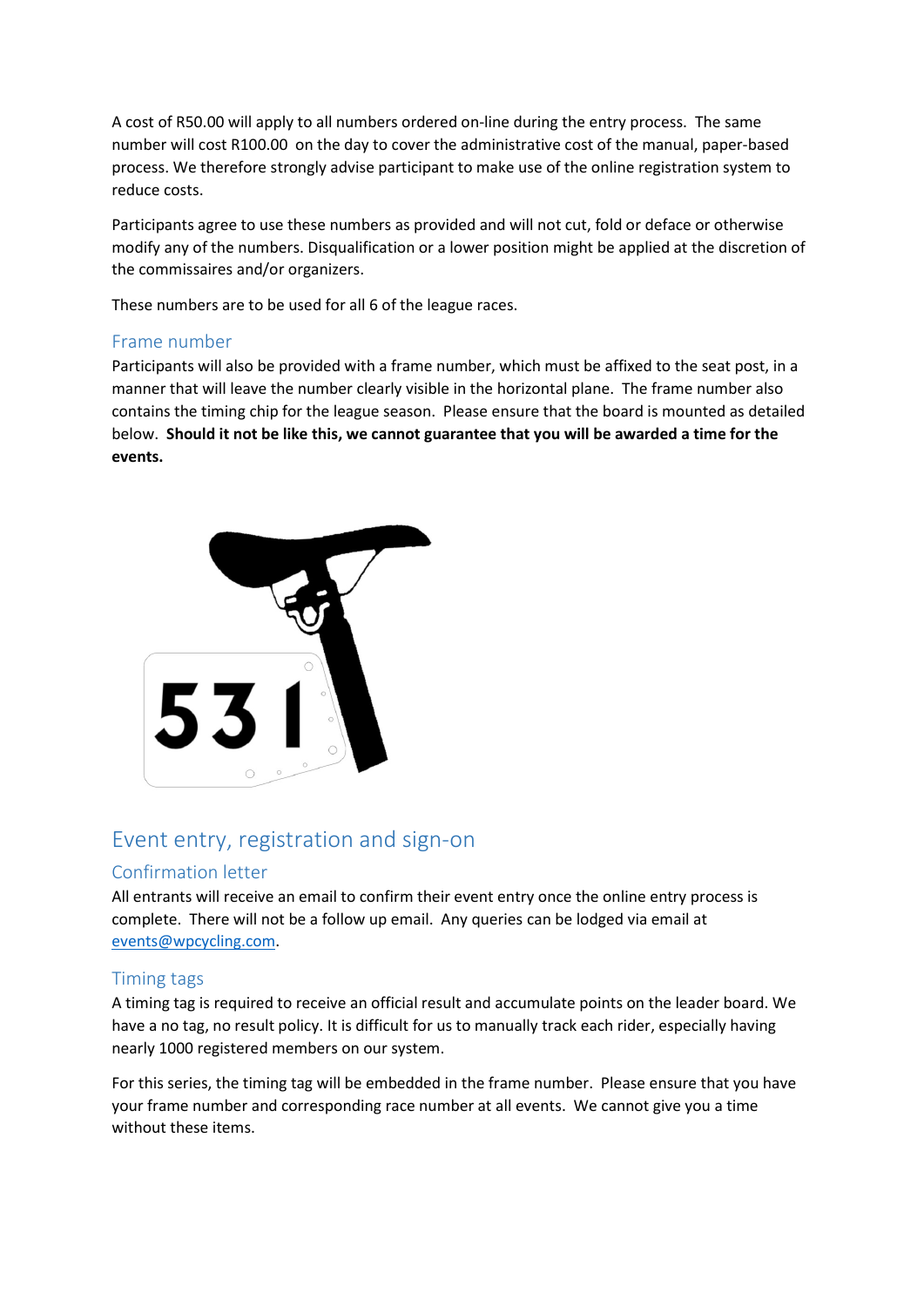## Number and tag collection

New or replacement race numbers and tags can be collected on the day at the registration tables. Please use the online ordering system to ensure that we can help you as efficiently as possible on the day. Late purchases of number and tags will not only delay the process but may result in incorrect or delayed results.

#### Queries and communication

All event related queries must be addressed to events@wpcycling.com.

Queries regarding your results and/or the leader board to be sent to results@wpcycling.com.

#### Entry Fees

The entry fee for each race will be indicated on the event page, accessible via the online events calendar or the dedicated road league pages on the website at http://wpcycling.com.

The full price for entering an event will usually be R275

#### Online Entry

Note that online entries close at 19h00 on the Thursday prior to the event. No late entries can be accommodated.

#### Team Manager Meetings

Teams managers are to meet with the President Commissaire at least 30 minutes before the start of category 1 at a prearranged meeting place.

#### Guest riders

Visitors to the Western Cape are welcome to join our races at any time. We prefer that you register online so that we can verify your details in advance. Registration on the day will only be possible when presenting a valid CSA membership or license card or a valid international racing license.

Guest riders will only be permitted in Category 1 having either a valid CSA full domestic racing license or a valid international racing license. The license card must be presented at the registration table.

If applicable, guest riders who have duly been accepted for a specific event will receive podium places, points and/or prize money for that event.

# Structure of the events

#### Start groups

Each category will start at a separate time.

The organisers reserve the right to combine groups when there are less than 25 riders in a group.

Groups may not merge with other start groups during the course of an event. Riders should either pass wide, when instructed to do so by the officials, or stay behind the group, keeping a gap of at least 20m.

Groups may also be neutralised in certain situations, such as being caught by a group or due to safety reasons.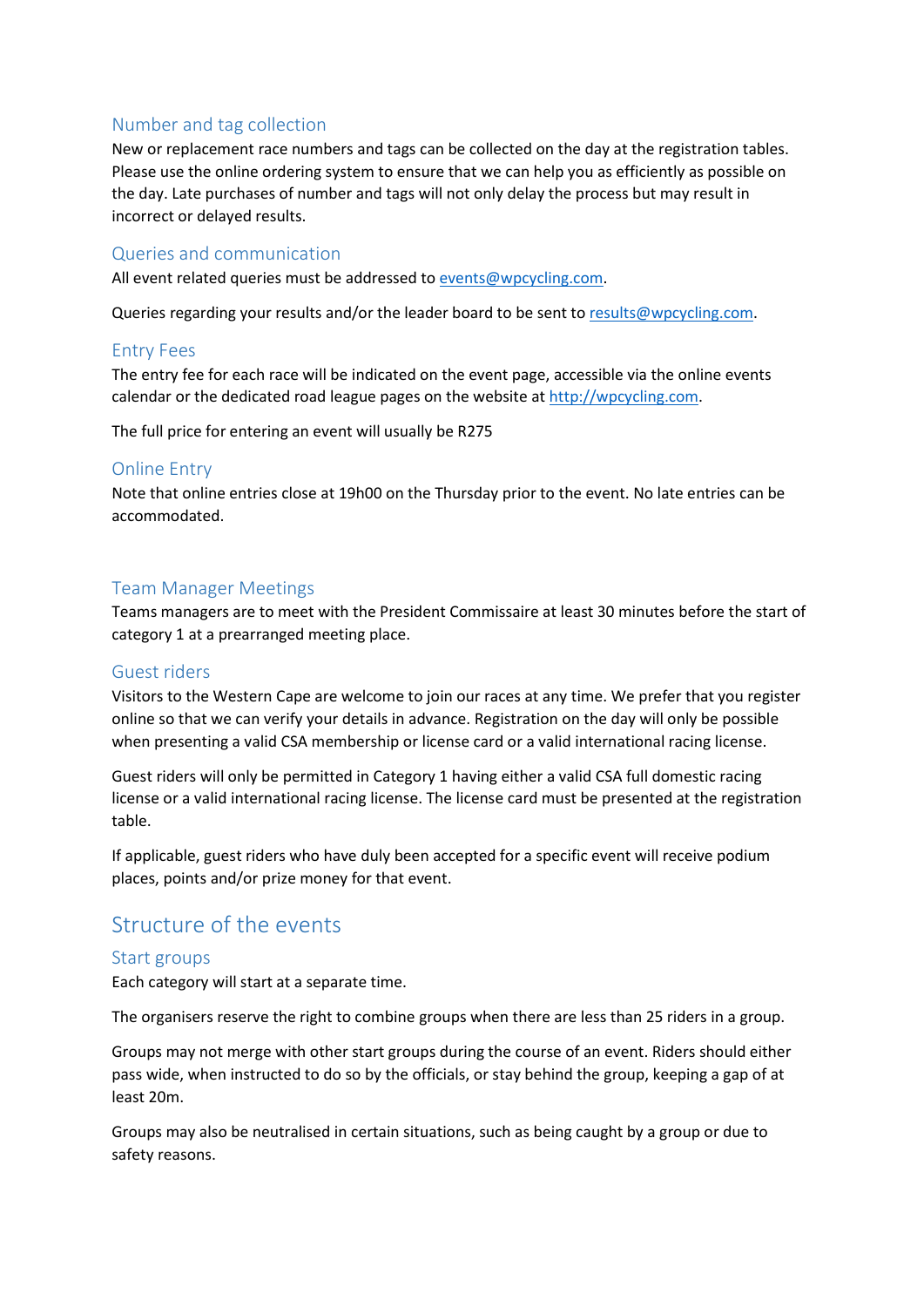#### Entry procedure

Entry into the league, and therefore the leader board, is only possible via the online registration system.

Rider should visit our website at http://www.wpcycling.com/event-calendar/ to view the events calendar. By clicking on the relevant link, the race information page will be displayed. The page will feature a registration button to start the registration process.

#### Sign-on

At least 30mins prior to the start of each event each rider in Category 1 must sign-on at the registration table. A team manager or representative cannot sign-on on behalf of a rider; each individual rider must sign-on.

Riders failing to sign-on will be disqualified.

### Feeding

Feeding is allowed if and when permitted by the race officials. Participants will be notified of the method and location where feeding will take place, both at the managers meeting (for Category 1) and at the start line.

If feeding had been pre-approved, cyclists may receive water bottles and/or food in the prescribed manner, as determined for each race. The race officials have the final say in the matter.

## Drafting of vehicles

Riders will be disqualified for drafting vehicles or for receiving any assistance from any vehicle, other than team riders receiving a replacement wheel or mechanical assistance from their authorised team service vehicle while both are stationary.

Team vehicles may under no circumstances pace dropped riders back to the peloton. Cyclists who have been dropped from the race due to a mechanical or any other problem, may be paced back to the peloton only by another cyclist (e.g. a team member) duly entered and riding in the same racing league.

## Appeals

Appeals are for DQ's, crossing the median line, drafting or receiving unauthorised assistance.

The results for the purposes of the event prize-giving will be determined on the day of the event by the officials. The results will be amended, if necessary, after any decisions have been set aside on appeal and any points and/or prize monies awarded prior to the appeal will be reallocated pursuant to the outcome of any successful appeal if so required by the WP disciplinary sub-committee. The decision of the WP disciplinary sub-committee will be final and binding on all participants and teams.

#### Radios

The use of radios and electronic devices / ear-pieces amongst riders is prohibited.

Support vehicles may make use of radios provided by WP Cycling. Radios have to be programmed, at least 7 days in advance, for use in the events. Radios can also be rented from WP Cycling, receiving at least 7 days' notice, in writing, to events@wpcycling.com.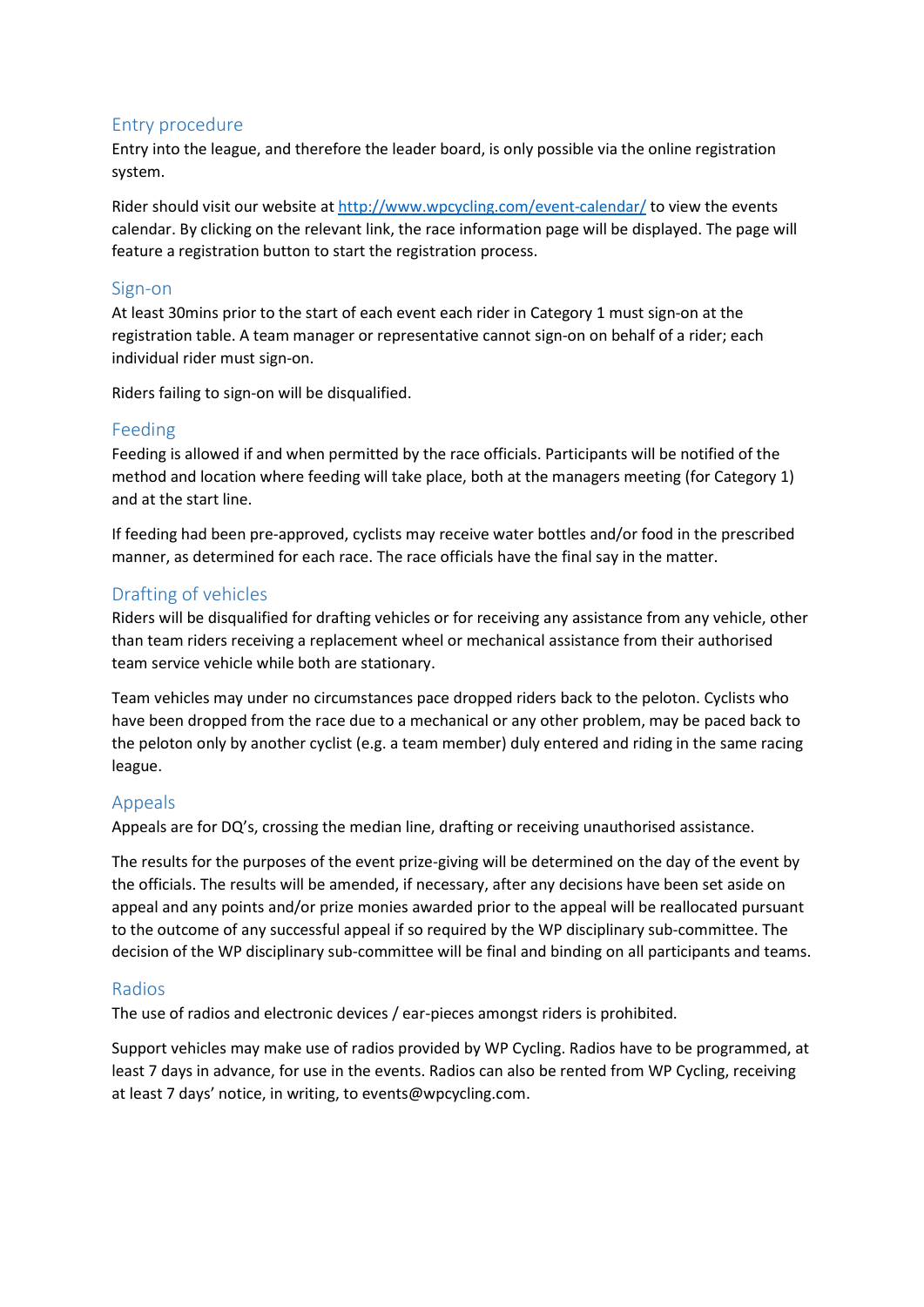## Lost and/or forgotten back and frame numbers

If a cyclist fails to obtain a replacement number prior to an event, or for whatever reason forgets one or more league numbers at home, he/she may still participate in that event provided that the rider obtains a new set of numbers from the sign-on table at a fee of R100 on the day.

#### Timing tags

Timing tags for the league series will be embedded into the frame board, which is to be mounted with the number positioned horizontally. Frame boards mounted with the number is the vertical alignment will not be guaranteed of a time.

Any cyclist who fails to complete the full course or route must report to the line judge or commissaire at the finish line, to report a "Did not finish" or DNF. Failure to do so, by proceeding more than 100m from the finish line and/or failing to report the DNF later than 10mins after crossing, may result in a disqualification. This is at the discretion of the line judge or commissaire.

Participants who fail to cross the start line will be disqualified from the event and potentially face additional disciplinary action.

# Results

#### Podium result

Podium result will be announced no later than 30 minutes after the crossing of the  $3<sup>rd</sup>$  rider in the category. Queries can be raised, in person, on the day of the event, prior to prize giving. For Category 1 teams the team manager must lodge the query in person.

In the event that the podium positions cannot be determined the podium presentation will be delayed until the next event.

#### Provisional results

Provisional results will be available on the WP Cycling website 12h00 on the Tuesday following the event, or as soon as the results have been signed off by the race officials. In the event of the results having been withheld or not yet provided by the race officials, a note to this effect will be published on the same website.

#### Other result queries

All other queries must be lodged, in writing, no later than 7 days after the event, or after publication, whichever is the latest, via email to results@wpcycling.com. Queries via any other channel, including social media or the website comments function, cannot be entertained.

The onus is on the league rider to check results.

#### Prize giving

Final podium positions will be displayed on a notice board at the prize giving area, as soon as the results have been finalised. Participants must verify their final positions and lodge any appeals on the day with the President Commissaire and Chief Judge as soon as final positioning is displayed or within the 20 min prior to the prize giving. This rule does not apply to disputes regarding disqualifications, which is dealt with separately below.

The top 3 positions in each category are required to attend the Prize Giving ceremony on the day. All riders must present themselves in full cycling clothing for the presentations.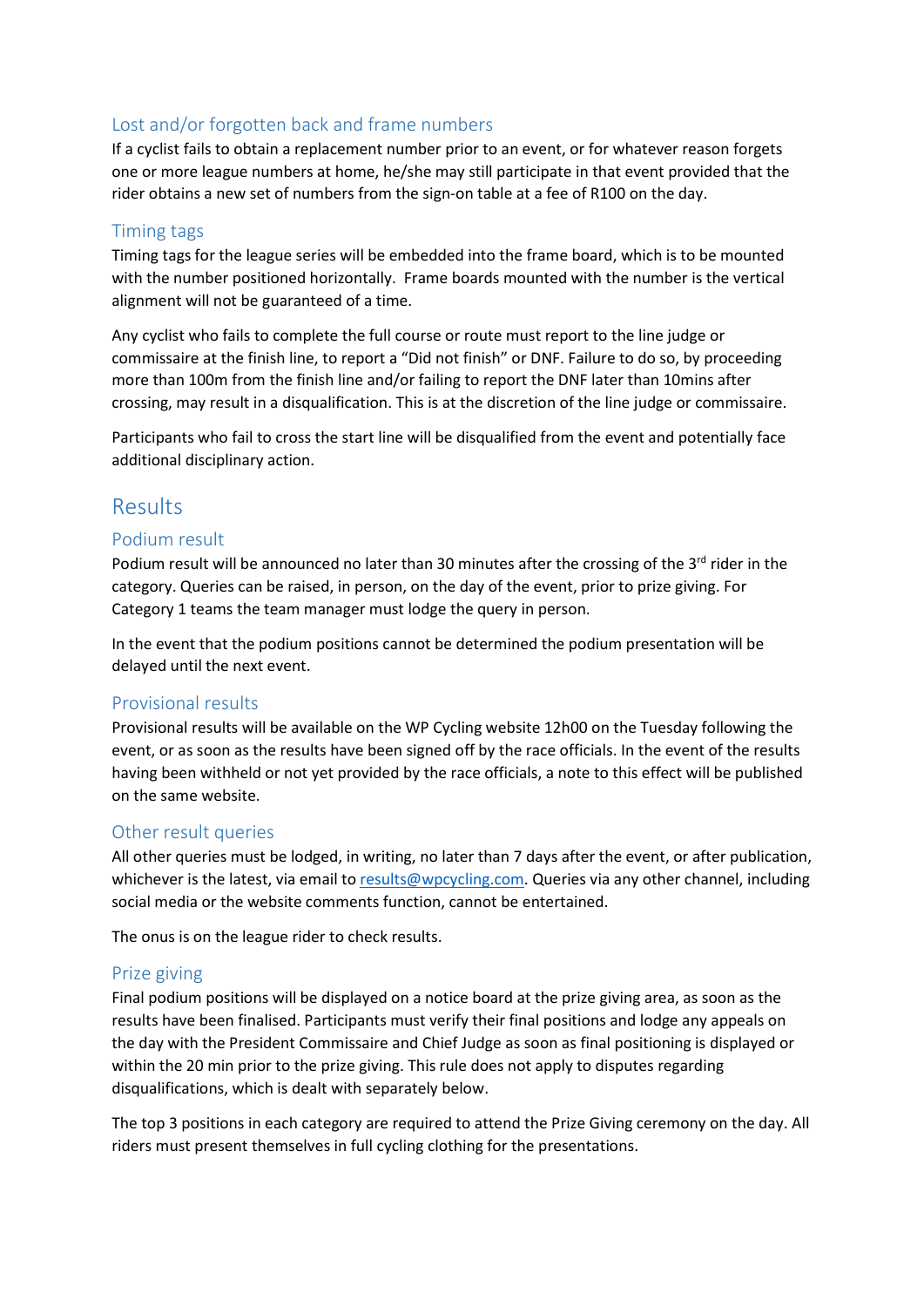Podium position cyclists may receive a letter regarding prize money (EFT form to be completed) on the day of the event. Podium position cyclists who do not attend the individual event's prize giving, will forfeit their prize money.

## Prize Money

For the 2022 season the prize money will be determined by the amount of starters per event and will be paid out on the day at the podium presentation. Podium position cyclists may receive a letter regarding prize money (EFT form to be completed) on the day of the event.

## Points

The league will be run using a points system.

Riders will receive points according to their finishing position over the line according to the following sliding scale;

| Position | Points |
|----------|--------|
| 1st      | 50     |
| 2nd      | 45     |
| 3rd      | 40     |
| 4th      | 36     |
| 5th      | 34     |
| 6th      | 32     |
| 7th      | 30     |
| 8th      | 28     |
| 9th      | 26     |
| 10th     | 24     |
| 11th     | 22     |
| 12th     | 20     |

Finishing an event will earn a participant 2 points.

A DNF or DNS will result in zero points.

The points will accumulate from event to event during the series and will determine the overall points leader per race category and team competition. The rider which accumulates the most points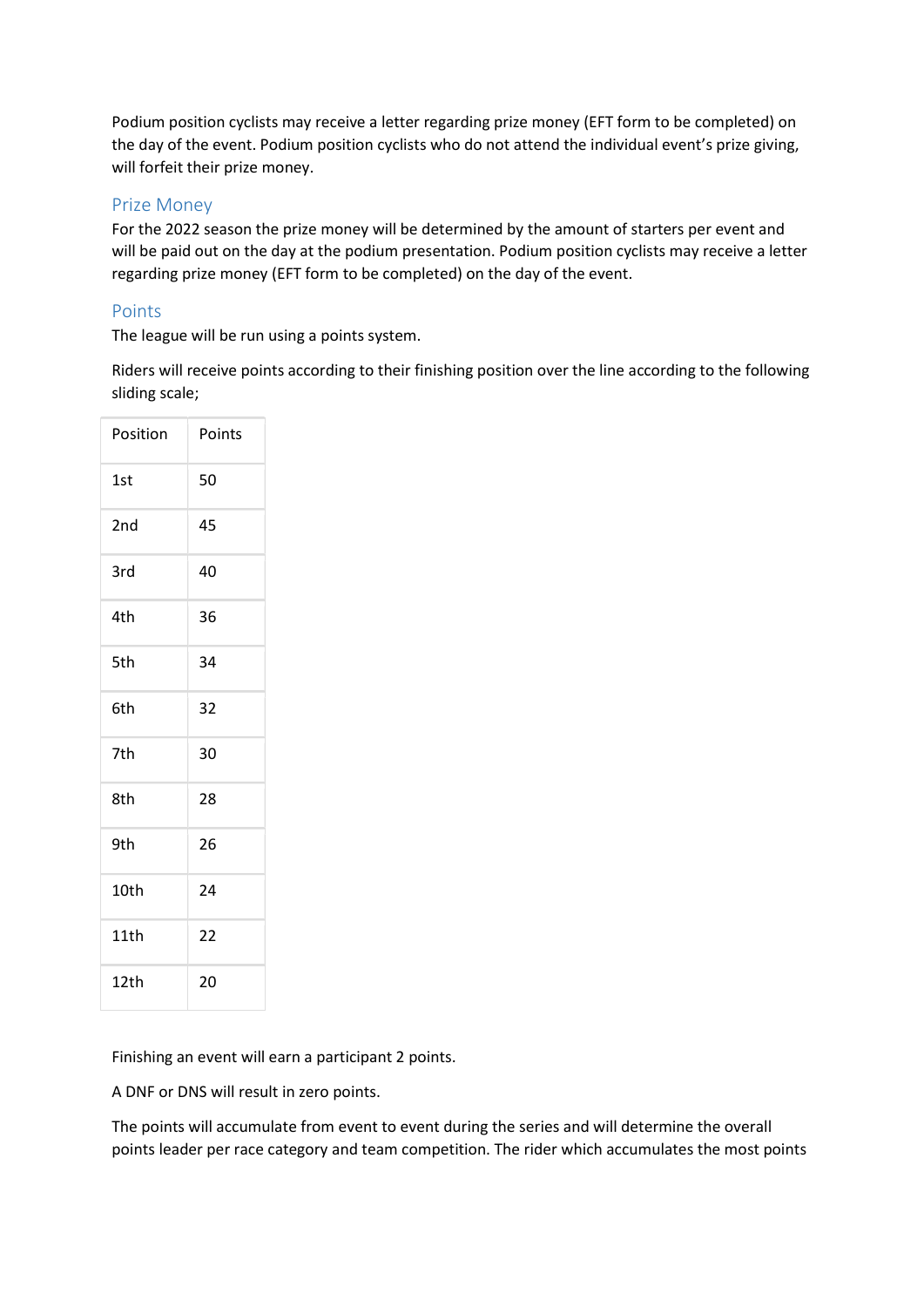in each race category during the course of the season or series will be the overall winner of the season or series.

In the event of a tie between any number of riders in the overall standings at the end of the season or series, the rider with the best finishing positions achieved during the course of the season will be declared the winner.

If this is a tie the rider with the highest score in the last race will be the winner.

Riders who are disqualified or did not finish an event will lose all points for that event.

#### Leader board

The leader board point standings will be published on the WP Cycling website, unless the commissaires have withheld the results for disciplinary or other reasons. In the event of the results having been withheld or not yet provided by the commissaires, a note to this effect will be published on the website.

Any queries with regards to the leader board must be submitted in writing to results@wpcycling.com, no later than 5 days after the event, or 2 days after publication, whichever is later. Thereafter the results will be final and no further adjustments will be made.

# **Officials**

Each race category will have at least one Commissaire and/or Motor Bike marshal and/or other official (jointly and severally referred to as the "officials") following the main group.

Once the race starts all participants are under the guidance of the officials, until crossing the finish line.

The officials' have the final say in any disciplinary procedures.

# Rules and regulations

Every cyclist shall ride carefully and with due regard to the safety of other cyclists and other road users.

Every cyclist, shall wear a bicycle helmet with the strap securely fastened under his/her chin.

All riders should keep to the left of the road for safety reasons.

It is the responsibility of the race officials to warn and, where necessary, disqualify and/or fine a participant.

Every cyclist shall comply with all road traffic regulations except under the following circumstances:

- When it would be dangerous to do so
- When directed otherwise by a course marshal or traffic officer

A cyclist shall stop at traffic lights and stop streets and yield at yield signs unless directed otherwise by a course marshal or traffic officer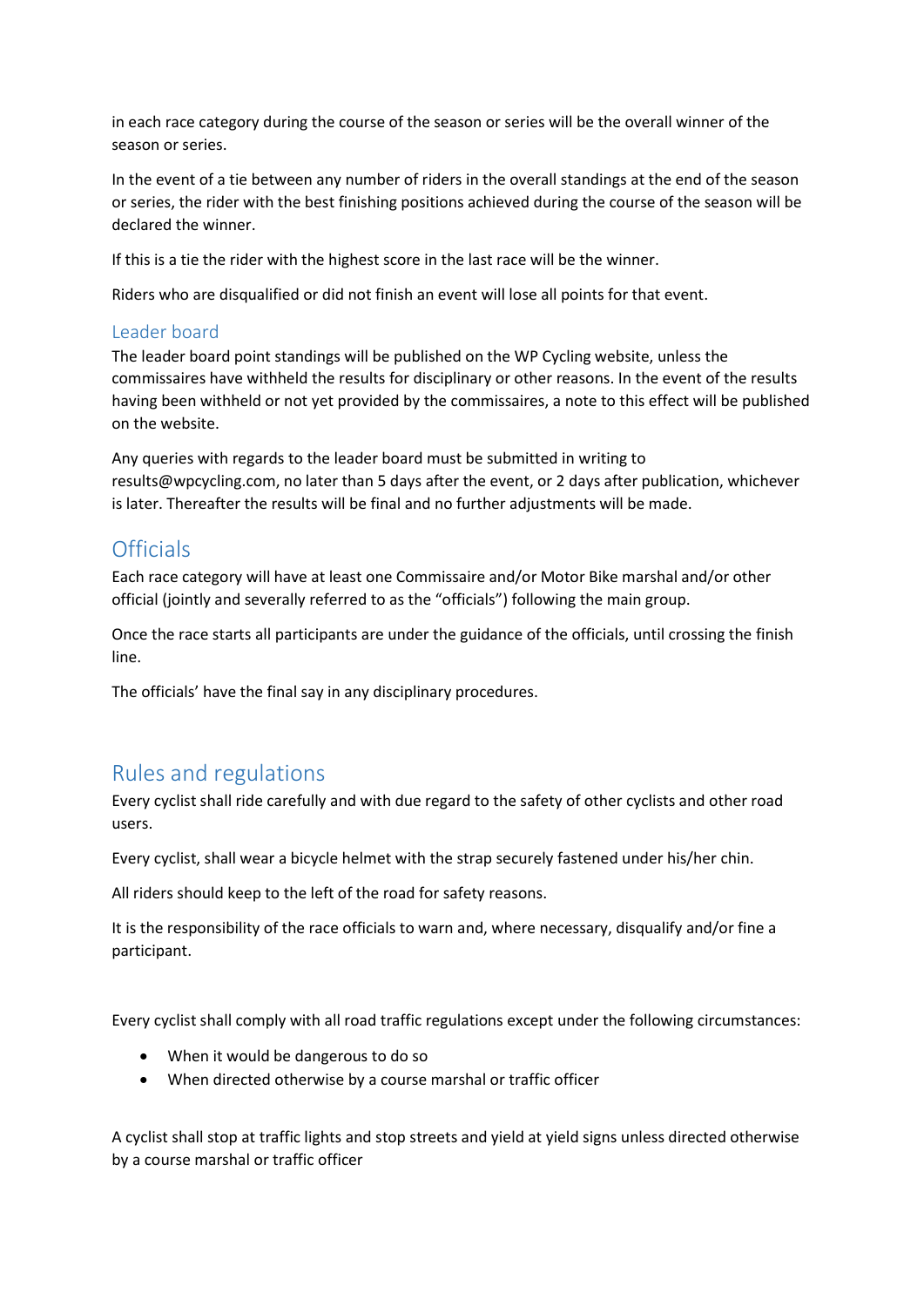Cyclists may ride two or more abreast, provided that they do not impede the flow of traffic unreasonably.

Every cyclist shall immediately comply with the instructions of an official and/or a traffic officer.

Every cyclist shall comply with all road traffic regulations.

Every cyclist shall keep as far to the left of the road surface as is safe having regard to the circumstances and conditions, including the need to take a lane when appropriate.

A cyclist shall not cross the median (whether the median is marked or not) of any road unless the road is closed to other traffic.

A cyclist shall not unnecessarily impede the flow of traffic.

Every cyclist shall at all times display his or her race number legibly on his or her back as well as display other identification to indicate participation in the event.

Every cyclist shall identify himself or herself and provide his or her address on request to an official and to any other cyclist requesting such information after a collision or race incident.

A cyclist shall not ride a bicycle fitted with triathlon, time trial or Spinachi-type bars.

Every cyclist shall ride the full course entered for and shall not cross the timing points if he or she failed to ride the full course.

A cyclist may not use a personal music system or a radio communication device, or a cellular phone, with or without ear pieces, while cycling.

A cyclist shall not receive any assistance from a seconding motor vehicle on the course and shall not arrange for a seconding motor vehicle to follow the race.

Sponsored Teams may arrange for back up vehicles provided the vehicle is driven by a licensed team manager with a valid team manager's license.

In a team event back up vehicles will be allowed provided specific permission has been received from the commissaries and the driver is in possession of a valid team managers license.

A cyclist shall not ride with another person's number or timing tag.

The finishing time of a cyclist shall not be adjusted due to any action or inaction of any person involved in the organisation of the race, another cyclist or any other person.

A cyclist shall not use foul language.

No cyclist shall dispose of any litter along the course except in refuse bins.

No cyclist may start or attempt to start before his or her designated start. If a rider arrives too late to cross the start line with his/her group, the rider may not start the race.

A cyclist shall endeavour to complete the course with his or her own effort and shall not receive any assistance in this regard other than drafting behind or being pushed by another cyclist participating in the event or receiving mechanical assistance.

Every cyclist shall provide reasonable assistance to any other cyclist involved in an accident.

Every cyclist must at all times exercise proper control of his or her bicycle.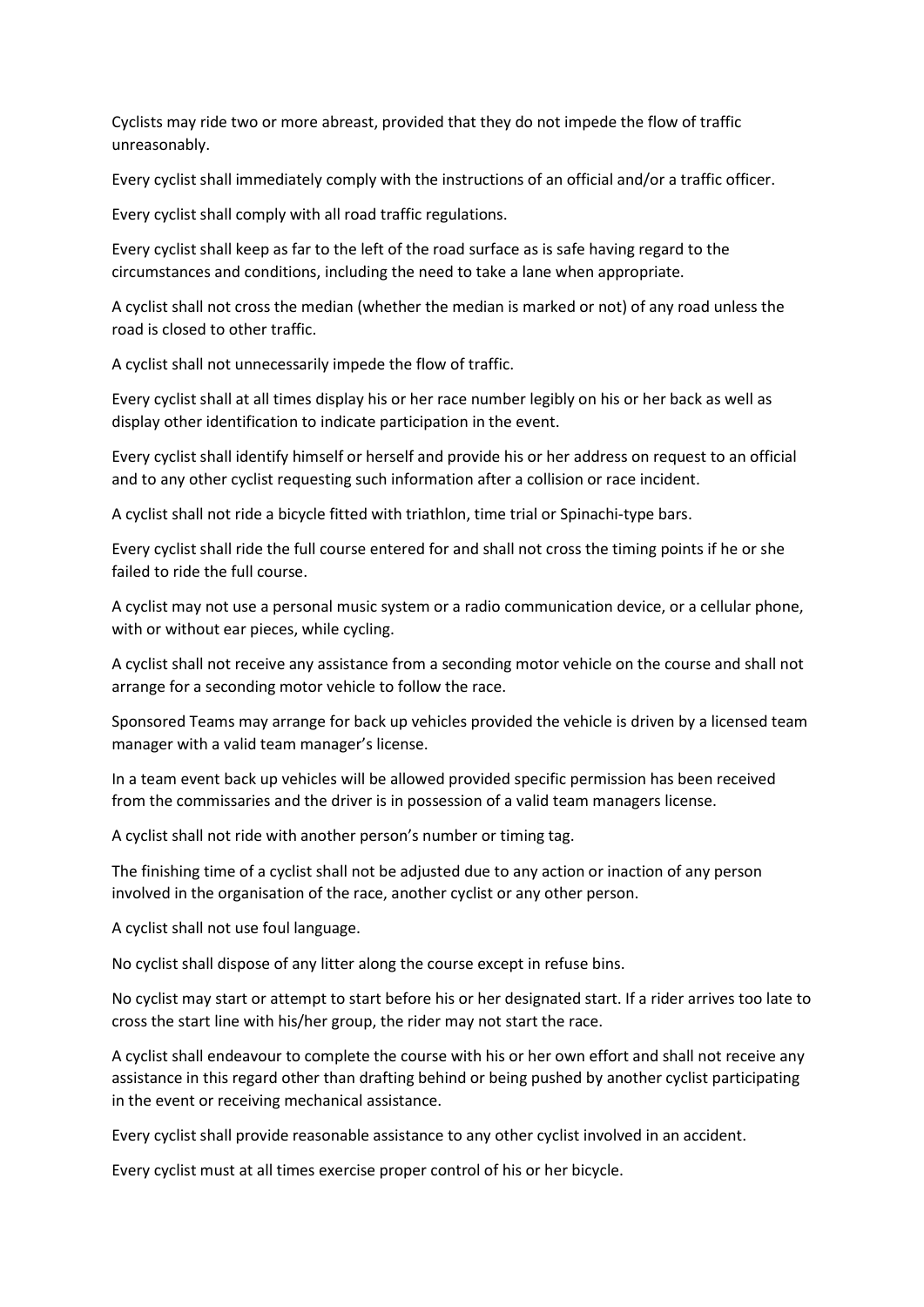A cyclist may not participate whilst under the influence of alcohol or any drug or medication that prevents or might prevent a cyclist from properly controlling his or her bicycle.

A cyclist may not use performance enhancing drugs. A cyclist (other than a licensed cyclist) is not subject to anti-doping regulations.

In addition to these rules, licensed cyclists shall also comply with the UCI regulations insofar as the UCI regulations do not conflict with these rules.

Every cyclist entering an event consents to his name and/or number being publicly displayed and publicised (including on the internet) in the event that he or she is disqualified.

Such disqualification shall be done by 18h00 on the first working day following the event, or as soon as practicable after the information giving rise to the disqualification of a cyclist becomes available to the WP Cycling disciplinary sub-committee.

In the event that a person is aggrieved by a summary disqualification he or she may request in writing to WP Cycling within 24 hours of the completion of the race to be reinstated. Such a person may supplement such a request for reinstatement in the event of he or she receiving further information at a later time.

Any such request for reinstatement shall be considered by the WP Cycling disciplinary subcommittee who may:

- Take no action;
- Reinstate the person;
- Order that further information be obtained;
- Impose additional or alternative penalties as provided for in WP Cycling, CSA or UCI rules.

Whether or not a cyclist has been summarily disqualified, the WP Cycling disciplinary sub-committee may on notice to a cyclist by e-mail or other means of communication call a hearing or request further information to determine whether a cyclist should be disqualified, a disqualification should be confirmed and/or whether another or additional penalty should be imposed for a breach of these rules.

The disciplinary sub-committee shall afford a cyclist an opportunity to make representation either in writing or orally (as determined by the committee) before imposing any penalty other than disqualification.

A cyclist shall not be entitled to legal representation at such a hearing. The procedures and penalties provided for in the CSA Rules shall be applicable, whether or not the cyclist is a member of the Association.

### Follow vehicles

In races where the chief commissaire deem follow vehicles permitted and/or required the follow rules will be followed.

In Category 1 there will be one neutral vehicle in addition to a maximum of 6 follow vehicles from the registered teams.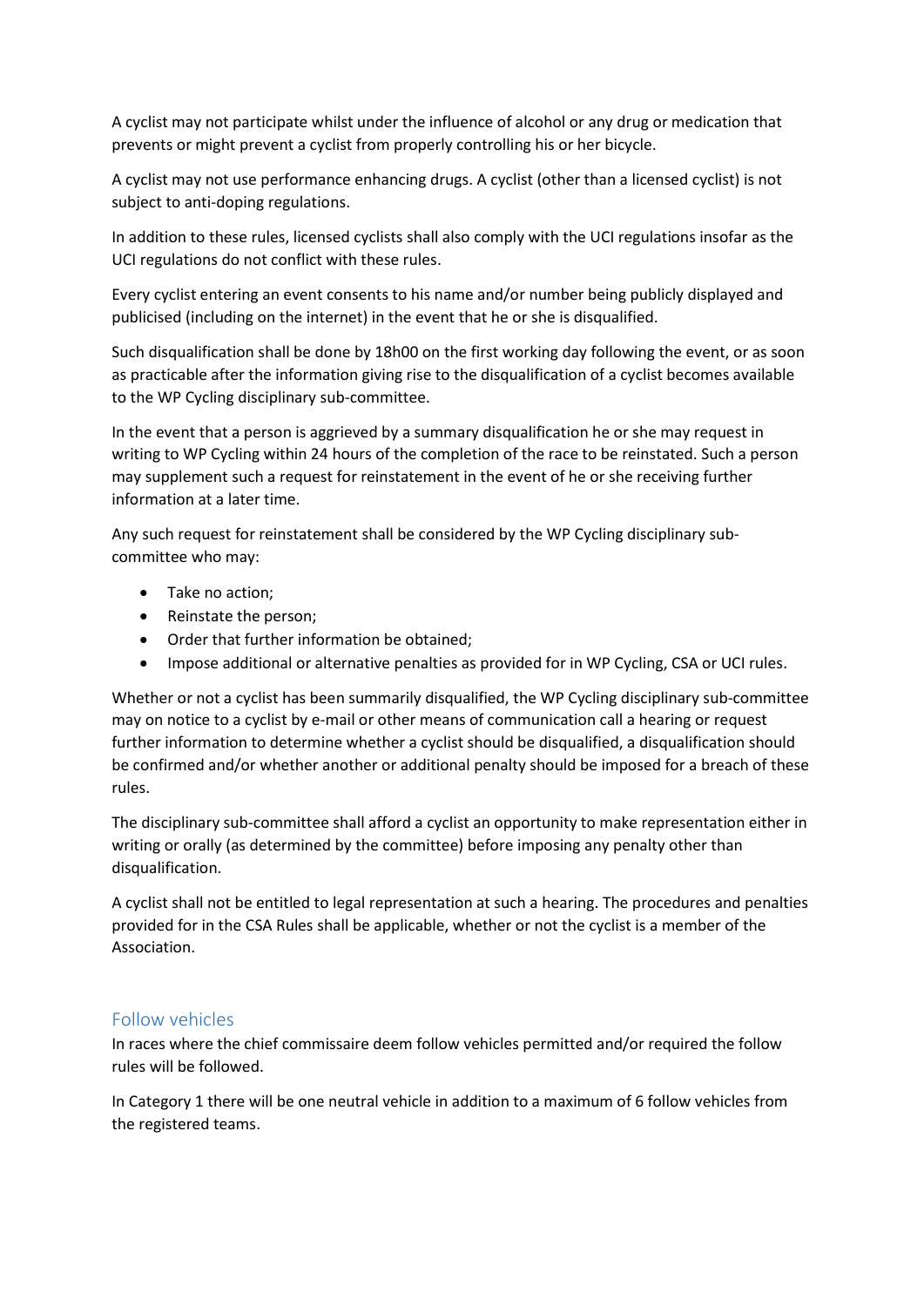In Category 2 up to two neutral follow vehicles will be allowed. It is up to the riders and/or their clubs to organise these vehicles. All costs will be for their account. The drivers have to be in possession of a valid manager license.

Following vehicles will be permitted in Category 3 but must be available for all participants. The driver needs to hold a valid CSA managers license.

Any support vehicle must be driven by a qualified team manager who holds a valid CSA manager's license.

Riders will be disqualified receiving support from any vehicles other than those mentioned above during the course of the event.

#### Race routes

The onus is on the rider to know the race route and know where the finish line is. No appeals will be considered regarding any rider having ridden the incorrect route or has misjudged any distance, marker or line.

Published race distances are always approximate and the organisers cannot be held responsible for deviations.

Every attempt is made to ensure correct signage, but the organiser cannot be held responsible for any signage that is wrong or ambiguous.

### Traffic laws

All traffic laws must be strictly adhered to, including stopping at traffic intersections if the rider is not specifically waved through by a traffic official. Please note that the traffic officials may at any point stop riders in order to allow traffic to take precedence. The riders' times will not be adjusted should this be the case. Should any rider endanger him/herself or any other rider in the race, he/she will be liable to either a fine or immediate disqualification.

#### Clothing

Riders may only ride in;

- Official clothing of their club
- Sponsored clothing that has been approved by their club
- Neutral clothing, featuring no branding or logos.

Individually sponsored riders must have their CSA license endorsed with their sponsors name

Any club may, upon informing the organiser in writing, no more than 7 days after an event, of any rider that has contravened this rule. Participants found guilty of any clothing violation will be disqualified.

#### Helmets

Participants must wear an accredited cycling helmet at all times during a race, or any time while riding their bicycle before and/or after the event.

#### **Notifications**

Violations to the rules and regulations of WP Cycling, CSA or the UCI should be made, in writing, no later than 14 days after such violation has occurred, to events@wpcycling.com.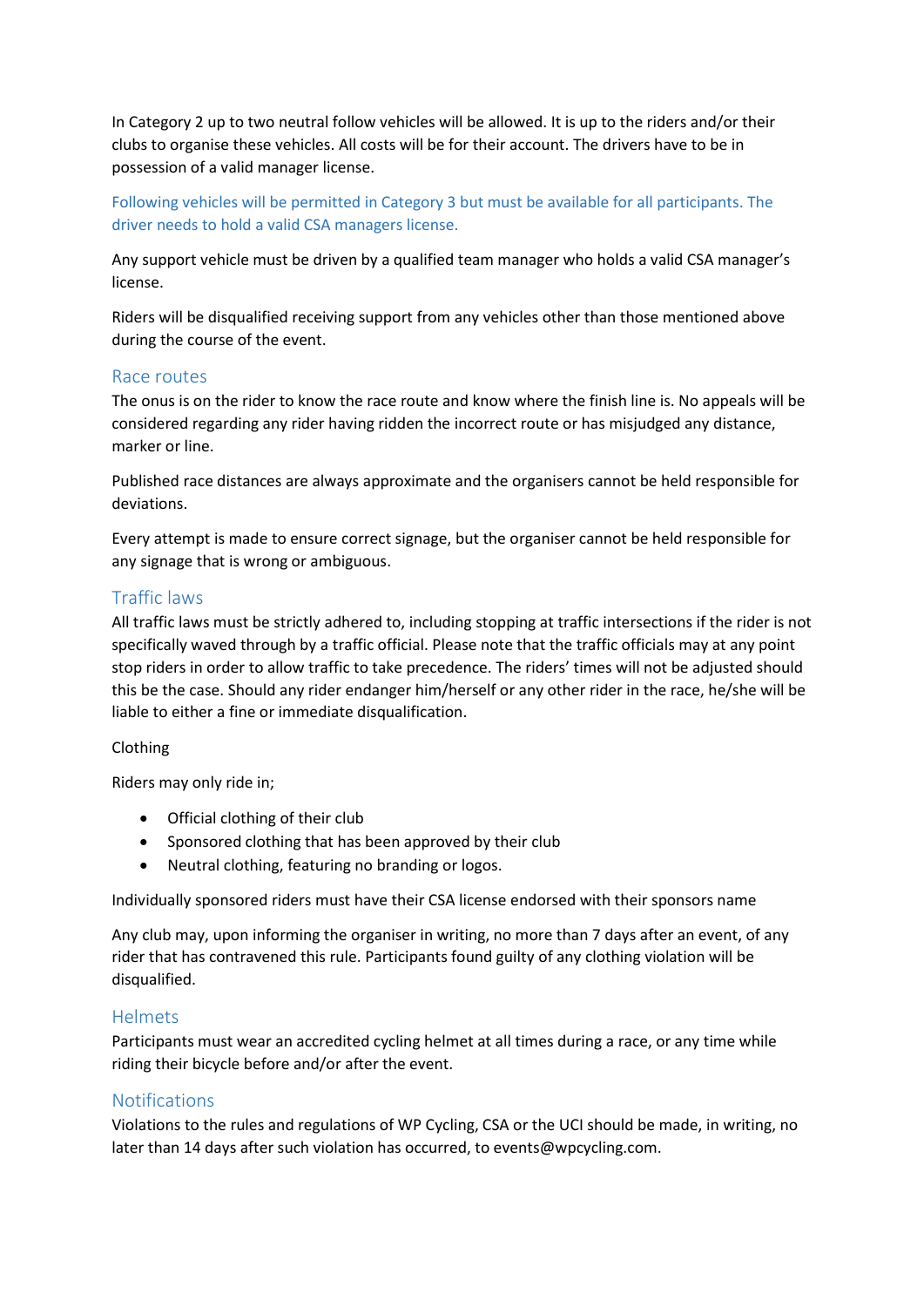## Disciplinary procedure

Every cyclist entering an event consents to abide by the rules and regulations of CSA / UCI.

In the event that he or she is disqualified due to an alleged contravention of the rules the WP Cycling disciplinary sub-committee may on notice to a cyclist by e-mail or other means of communication call a hearing or request further information to determine whether a cyclist should be disqualified, a disqualification should be confirmed and/or whether another or additional penalty should be imposed for a breach of these rules.

Such disqualification shall be done by 18h00 on the first working day following the event, or as soon as practicable after the information giving rise to the disqualification of a cyclist becomes available to the WP Cycling disciplinary sub-committee.

In the event that a person is aggrieved by a summary disqualification he or she may request in writing to WP Cycling within 24 hours of the completion of the race to be reinstated. Such a person may supplement such a request for reinstatement in the event of he or she receiving further information at a later time.

Any such request for reinstatement shall be considered by the WP Cycling disciplinary subcommittee who may:

- Take no action;
- Reinstate the person;
- Order that further information be obtained;
- Impose additional or alternative penalties as provided for in WP Cycling, CSA or UCI rules.

The disciplinary sub-committee shall afford a cyclist an opportunity to make representation either in writing or orally (as determined by the committee) before imposing any penalty other than disqualification.

A cyclist shall not be entitled to legal representation at such a hearing. The procedures and penalties provided for in the CSA Rules shall be applicable, whether or not the cyclist is a member of the Association.

#### Payment of fines

Fines may be issued according to UCI / CSA rules. All fines issued must be paid directly to WP Cycling, who will issue a receipt thereof. If a fine has not been paid, then the rider concerned will not be permitted to participate in any further WP Cycling events until the fine has been paid.

#### Race cancellations, date and/or route changes

At the discretion of the organisers participants may be refunded by means of a credit coupon when an event is cancelled or changes.

#### Additional rules and regulations

From time to time additional rules and regulations may apply, which are imposed for your safety or by external parties. Any additional rules will be published on the specific event detail page on our website well in advance.

#### Official website

All information pertaining to events and the league will always be available on our website at http://www.wpcycling.com.